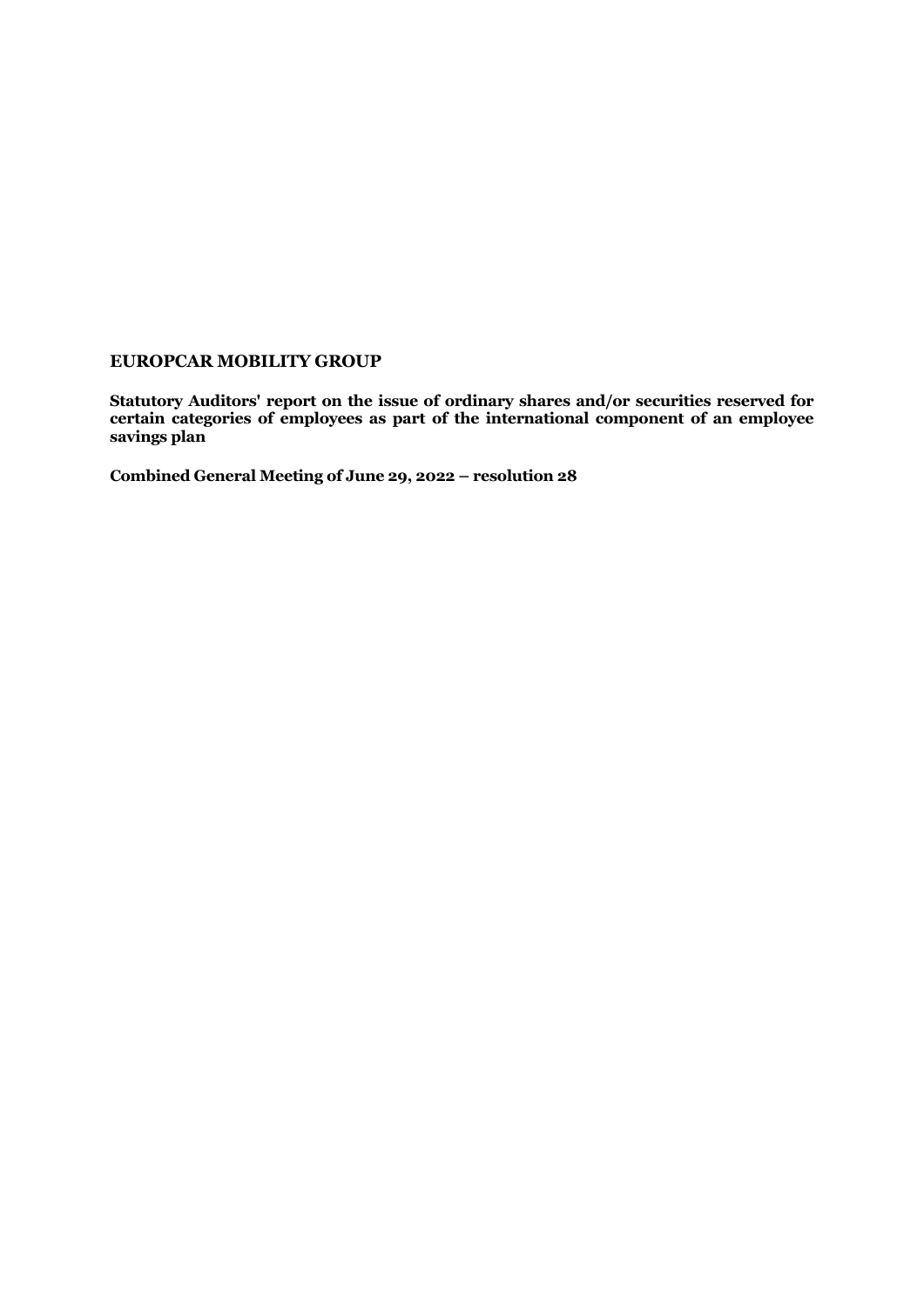**PricewaterhouseCoopers Audit** 63 rue de Villiers 92200 Neuilly-sur-Seine

**Mazars** 61, rue Henri Regnault 92075 Paris La Défense

**Statutory Auditors' report on the issue of ordinary shares and/or securities reserved for certain categories of employees as part of the international component of an employee savings plan**

**Combined General Meeting of June 29, 2022 – resolution 28**

**EUROPCAR MOBILITY GROUP**

13 ter Boulevard Berthier 75017 Paris

*This is a free translation into English of the Statutory Auditors' report issued in French and is provided solely for the convenience of English speaking readers. This report should be read in conjunction with, and construed in accordance with, French law and professional standards applicable in France.*

To the Shareholders,

In our capacity as Statutory Auditors of Europcar Mobility Group, and in compliance with Articles L.228-92 and L.225-135 et seq. of the French Commercial Code (Code de commerce), we hereby report to you on the proposed delegation of authority to the Board of Directors to issue, without preferential subscription rights, ordinary shares and any other securities granting access to the Company's share capital, reserved for any financial institution or controlled subsidiary of such institution mandated by the Company, as part of the implementation of an international Europcar Mobility Group employee shareholding plan, which is submitted to you for approval.

The Board of Directors proposes that, on the basis of its report, for a period of 18 months, the shareholders delegate to the Board of Directors the authority to issue shares and/or securities and to cancel their preferential rights to subscribe to the shares and/or securities be issued. The final terms and conditions of such an issue would be set by the Board of Directors.

The maximum nominal amount of capital increases that may be executed immediately or in the future cannot exceed 3% of the Company's share capital, as at the date of this Shareholders' Meeting, it being specified that this threshold is common to the share capital increases carried out in the context of resolutions 27 and 28.

It is the responsibility of the Board of Directors to prepare a report in accordance with Articles R.225- 113 and seq. of the French Commercial Code. It is our responsibility to express an opinion on the fairness of the information taken from the financial statements, on the proposed cancelation of preferential subscription rights and on other information relating to these transactions, presented in this report.

We performed the procedures that we deemed necessary in accordance with professional standards applicable in France to such engagements. Those standards require that we perform procedures to verify the content of the Board of Directors' report relating to these transactions and the methods used to set the issue price.